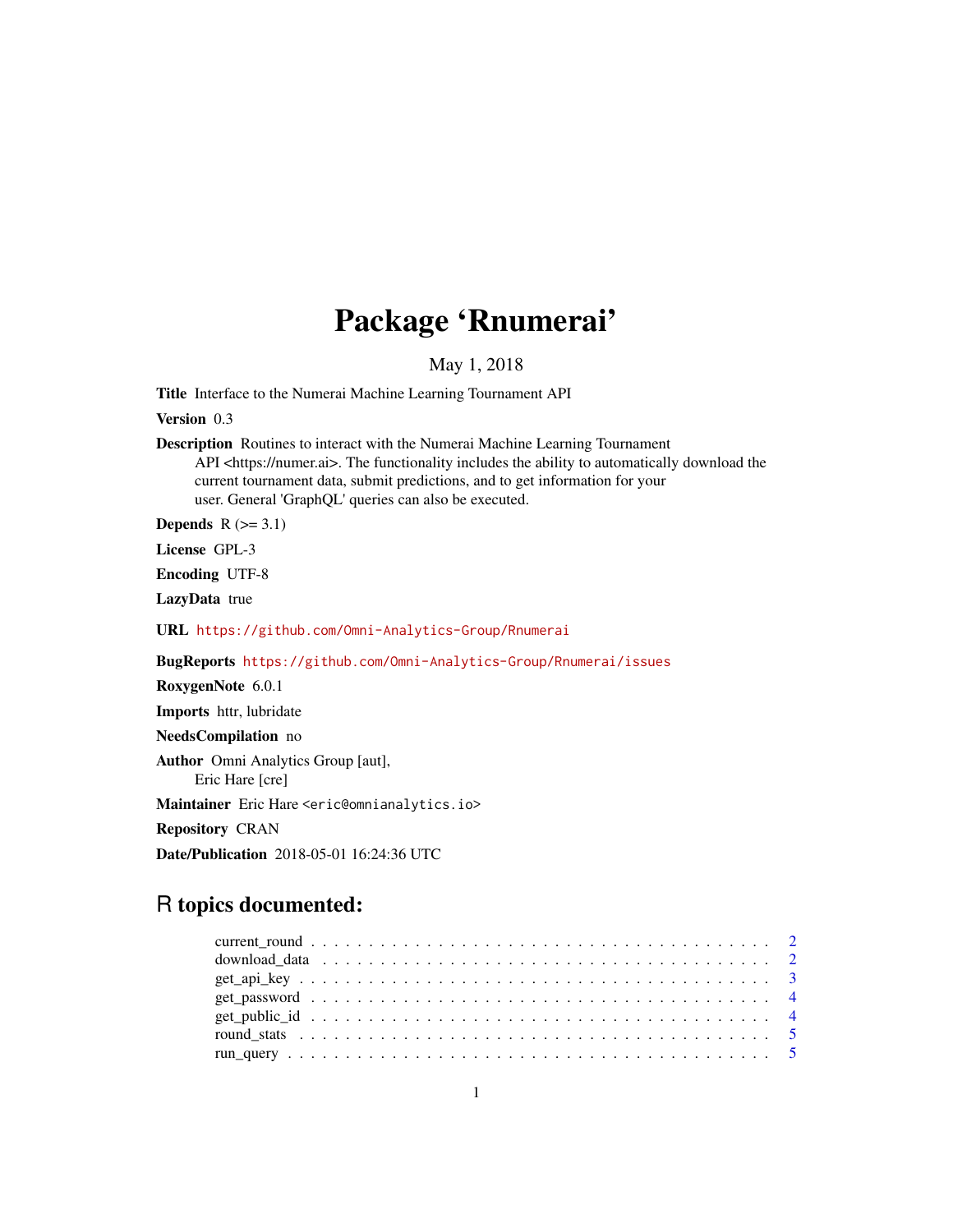#### <span id="page-1-0"></span>2 download\_data

| Index |  |
|-------|--|

current\_round *Get current round and it's closing time*

#### Description

Get current round and it's closing time

#### Usage

current\_round()

#### Value

Returns the current round number and it's closing times

#### Examples

## Not run: current\_round()

## End(Not run)

download\_data *Function to download the Numerai Tournament data*

#### Description

Function to download the Numerai Tournament data

#### Usage

```
download_data(location = tempdir())
```
#### Arguments

location The directory path in which to store the data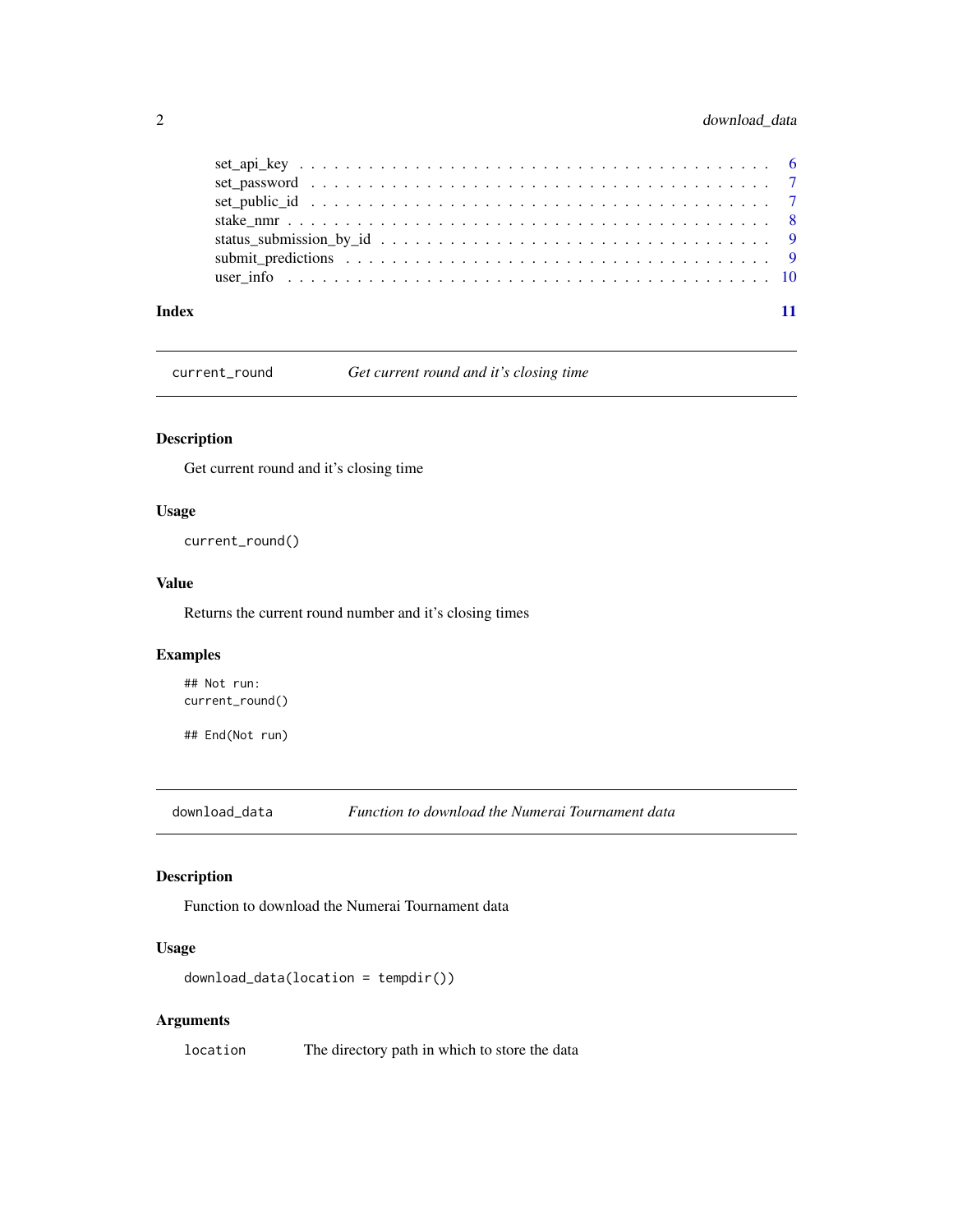<span id="page-2-0"></span>get\_api\_key 3

#### Value

A list containing the training and tournament data objects

#### Examples

```
## Not run:
## Directory where data files and prediction files to be saved
## Put custom directory path or use the current working directory
data_dir <- tempdir()
## Download data set for current competition
data <- download_data(data_dir)
data_train <- data$data_train
data_tournament <- data$data_tournament
```
## End(Not run)

get\_api\_key *Gets the Numerai API key*

#### Description

Gets the Numerai API key

#### Usage

get\_api\_key()

#### Value

Your Numerai API key, if set

#### Examples

## Not run: get\_api\_key()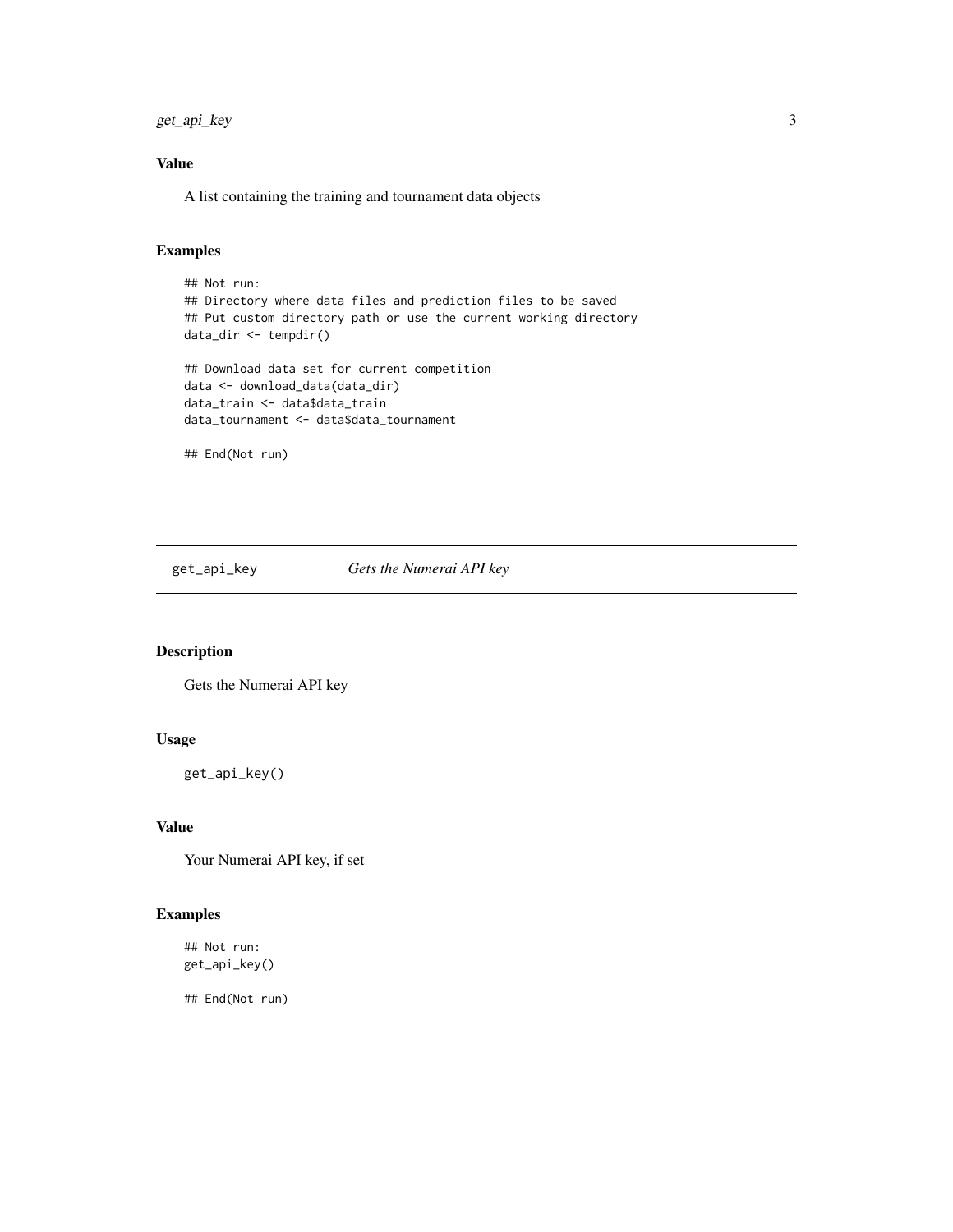<span id="page-3-0"></span>

#### Description

Gets the Numerai Password

#### Usage

get\_password()

#### Value

Your Numerai Password, if set

#### Examples

## Not run: get\_password()

## End(Not run)

get\_public\_id *Gets the Numerai Public ID*

#### Description

Gets the Numerai Public ID

#### Usage

get\_public\_id()

#### Value

Your Numerai Public ID, if set

#### Examples

## Not run: get\_public\_id()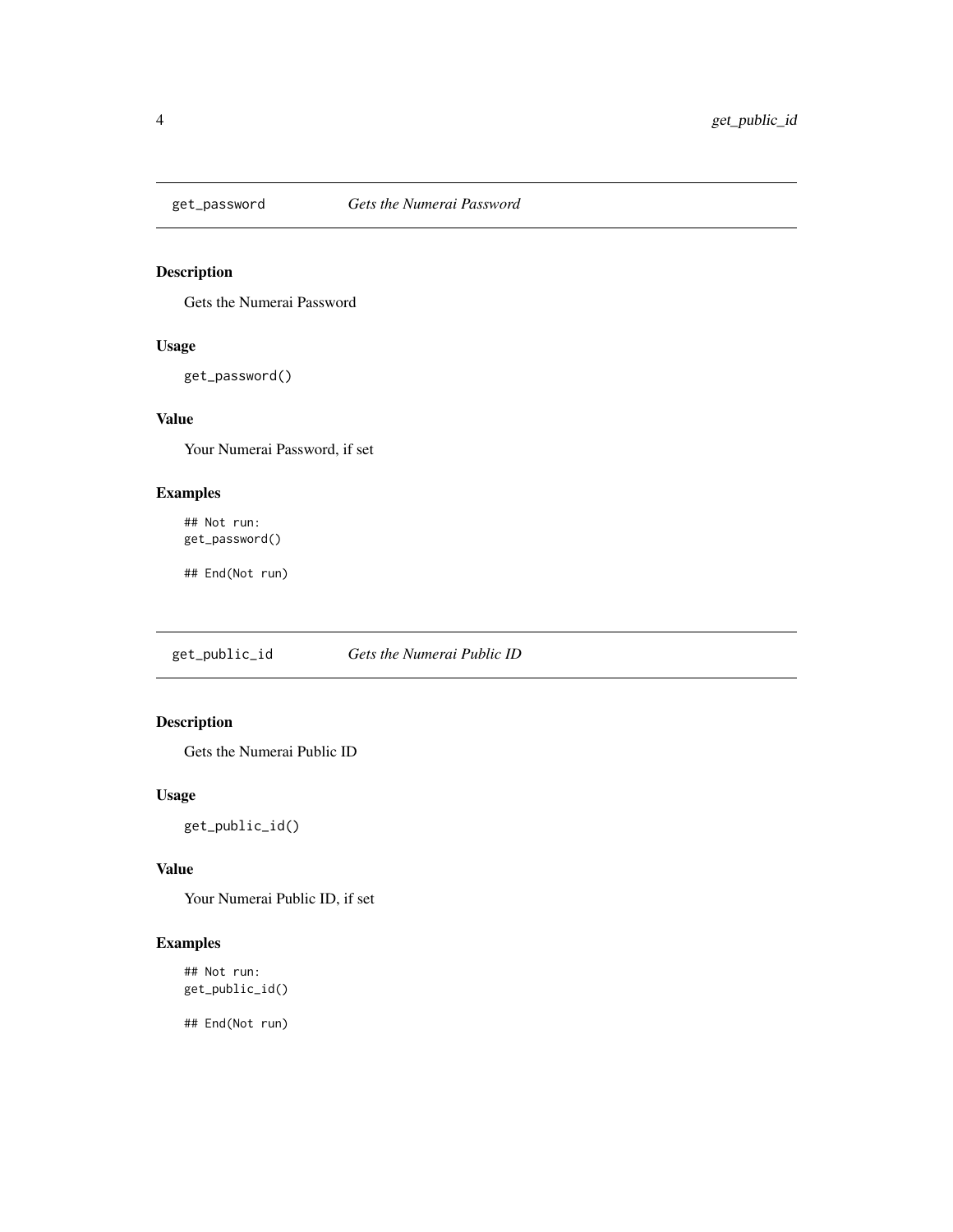<span id="page-4-0"></span>

#### Description

Get Information and leader board for a Round Number

#### Usage

```
round_stats(round_number)
```
#### Arguments

round\_number Round Number for which information to fetch

#### Value

List containing general round information and leaderboard

#### Examples

```
## Not run:
round_info <- round_stats(round_number=79)
round_info$round_info
round_info$round_leaderboard
```
## End(Not run)

run\_query *Function to run a raw GraphQL query on the API interface*

#### Description

Function to run a raw GraphQL query on the API interface

#### Usage

run\_query(query, id = get\_public\_id(), key = get\_api\_key())

#### Arguments

| query | The graphQL query to run on the API as a string in single quotes |
|-------|------------------------------------------------------------------|
| id    | The public id of the Numerai application                         |
| kev   | The Numerai API key                                              |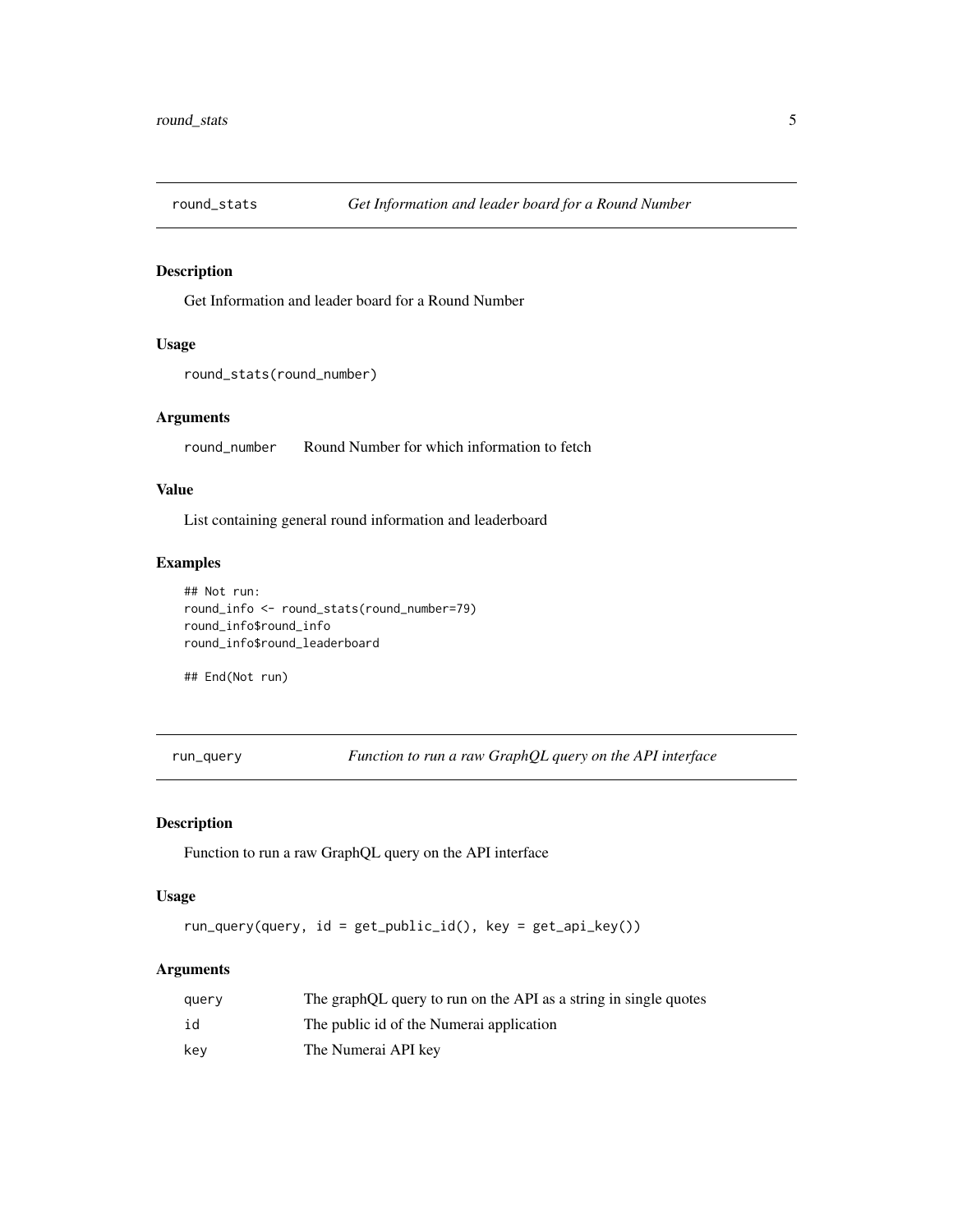#### <span id="page-5-0"></span>Value

The parsed json content returned from the request

#### Examples

## Not run: ## Run Custom GraphQL code from R custom\_query <- "query queryname { rounds (number:82) { closeTime } }" run\_query(query=custom\_query)\$data ## End(Not run)

set\_api\_key *Sets the Numerai API key*

#### Description

Sets the Numerai API key

#### Usage

set\_api\_key(key)

#### Arguments

key The Numerai API key

#### Value

A boolean TRUE if the key was successfully set

#### Examples

## Not run: set\_api\_key("abcdefghijklmnop")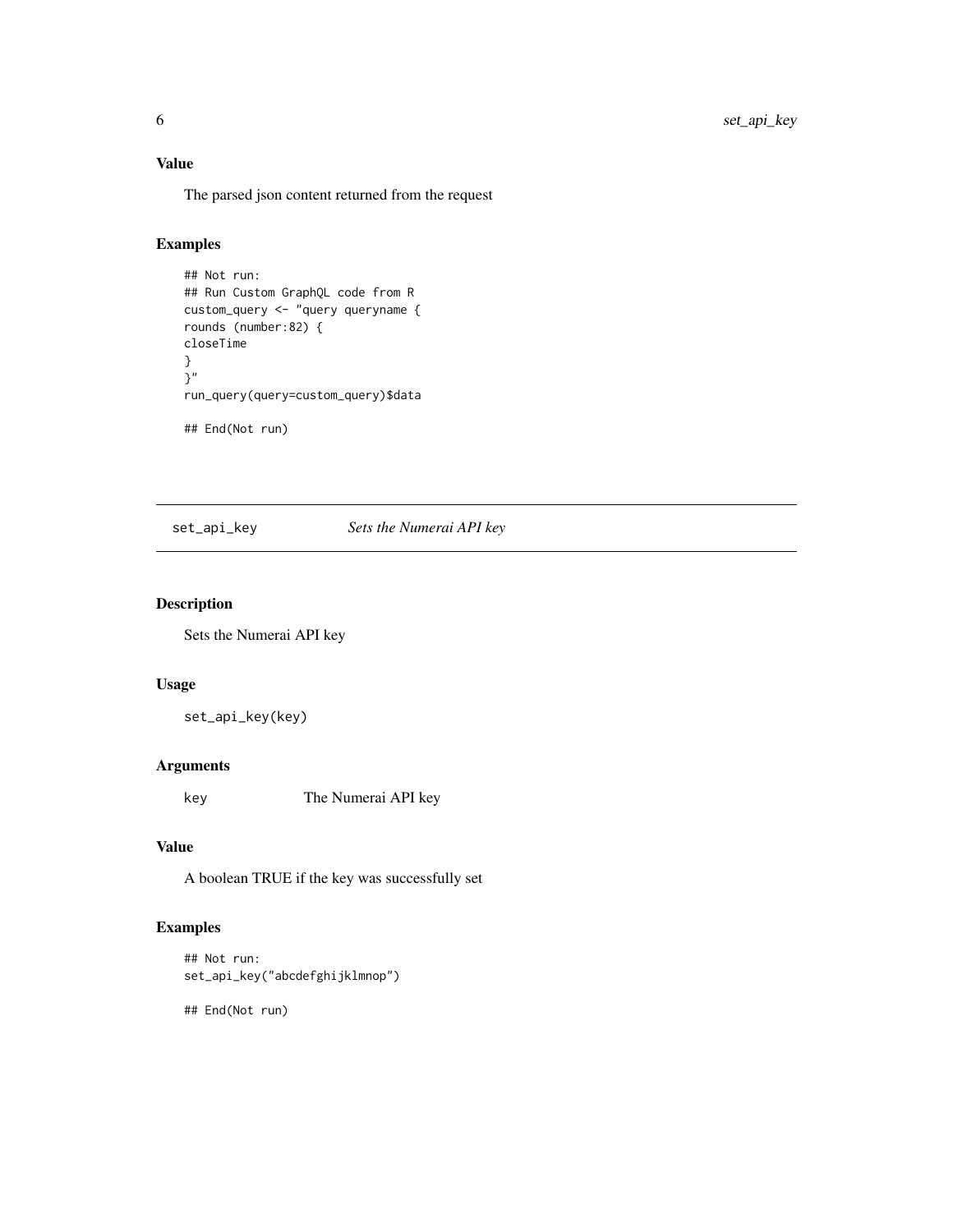<span id="page-6-0"></span>set\_password *Sets the Numerai Password*

#### Description

Sets the Numerai Password

#### Usage

set\_password(pass)

#### Arguments

pass The Numerai Password

#### Value

A boolean TRUE if the password was successfully set

#### Examples

## Not run: set\_password("abcdefghijklmnop")

## End(Not run)

set\_public\_id *Sets the Numerai Public ID*

#### Description

Sets the Numerai Public ID

#### Usage

```
set_public_id(id)
```
#### Arguments

id The Numerai Public ID

#### Value

A boolean TRUE if the ID was successfully set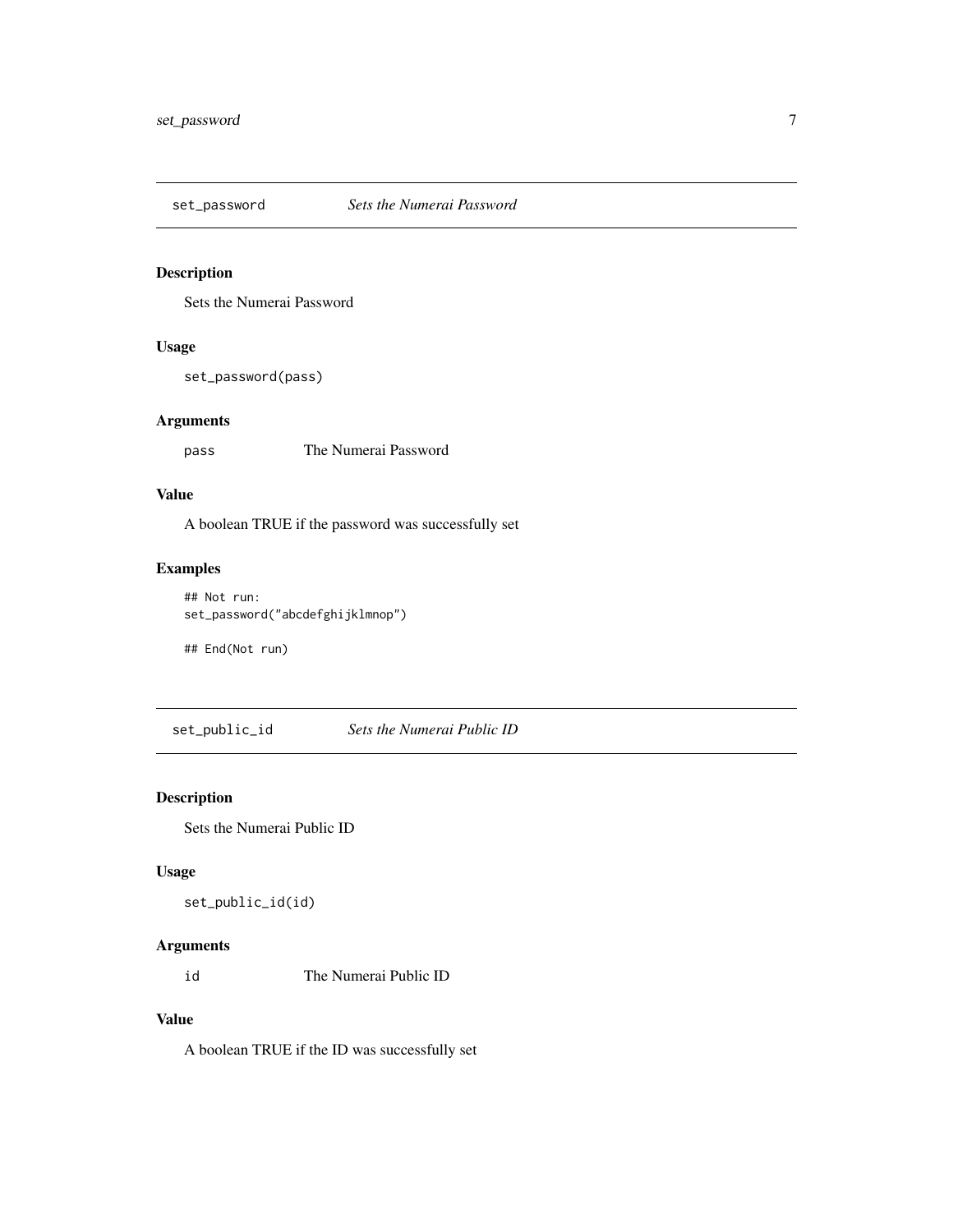#### Examples

```
## Not run:
set_public_id("abcdefghijklmnop")
## End(Not run)
```
stake\_nmr *Stake NMR on the current round*

#### Description

Stake NMR on the current round

#### Usage

stake\_nmr(value, confidence, mfa\_code = "", password = "")

#### Arguments

| value      | The amount of NMR to stake  |
|------------|-----------------------------|
| confidence | The confidence value to use |
| mfa code   | The mfa code                |
| password   | Your password               |

#### Value

The transaction hash for stake made

#### Examples

```
## Not run:
stake_tx_hash <- stake_nmr(value = 1, confidence = ".5")
## End(Not run)
```
<span id="page-7-0"></span>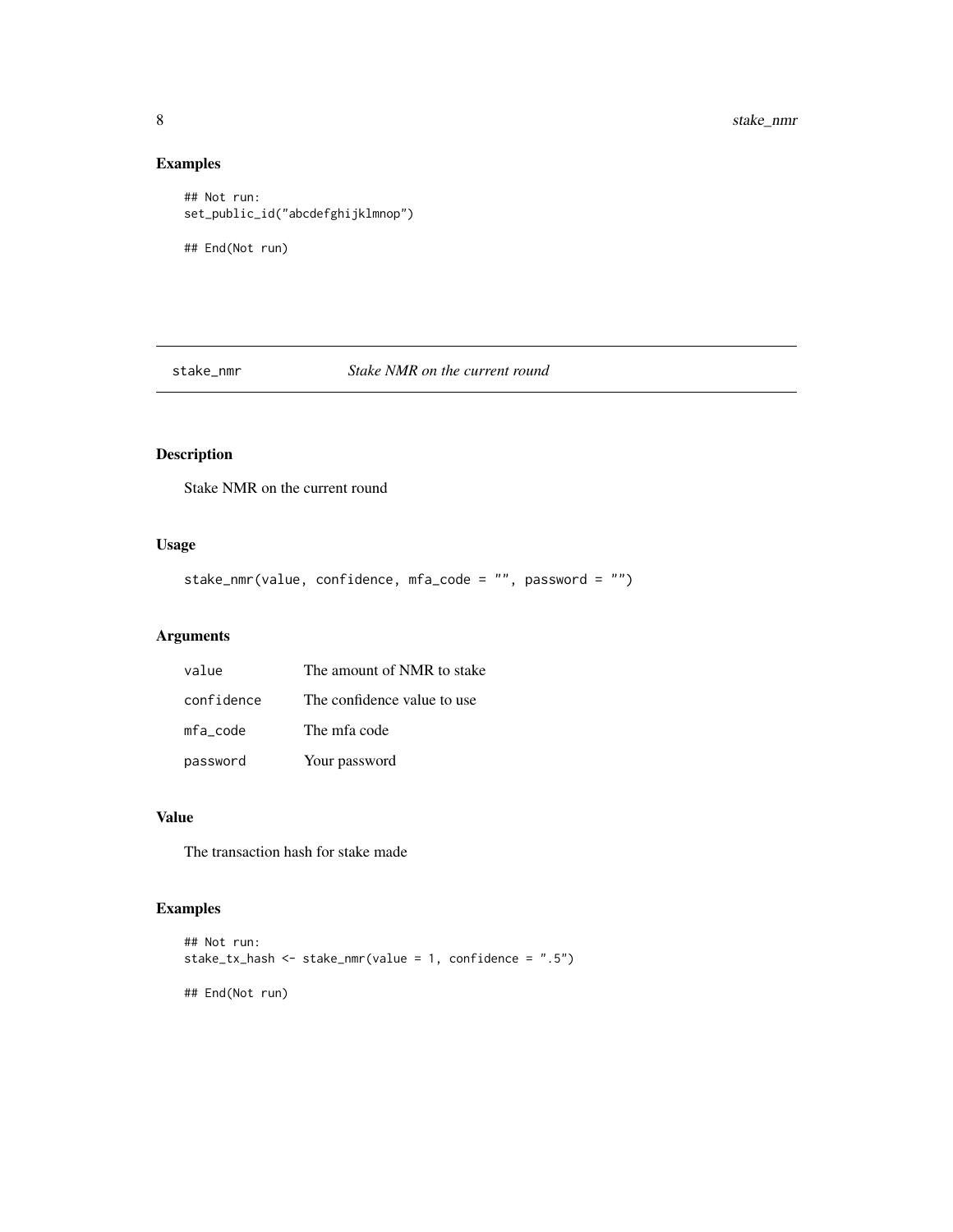<span id="page-8-0"></span>status\_submission\_by\_id

*Get information about a submission from a submission id*

#### Description

Get information about a submission from a submission id

#### Usage

```
status_submission_by_id(sub_id)
```
#### Arguments

sub\_id The id of the submission

#### Value

A list containing information about the given submission id

#### Examples

```
## Not run:
status_submission_by_id(submission_id)
```
## End(Not run)

submit\_predictions *Function to submit the Numerai Tournament predictions*

#### Description

Function to submit the Numerai Tournament predictions

#### Usage

```
submit_predictions(submission, location = tempdir())
```
#### Arguments

| submission | The data frame of predictions to submit. This should have two columns named |  |
|------------|-----------------------------------------------------------------------------|--|
|            | "id" & "probability"                                                        |  |
| location   | The location in which to store the predictions                              |  |

#### Value

The submission id for the submission made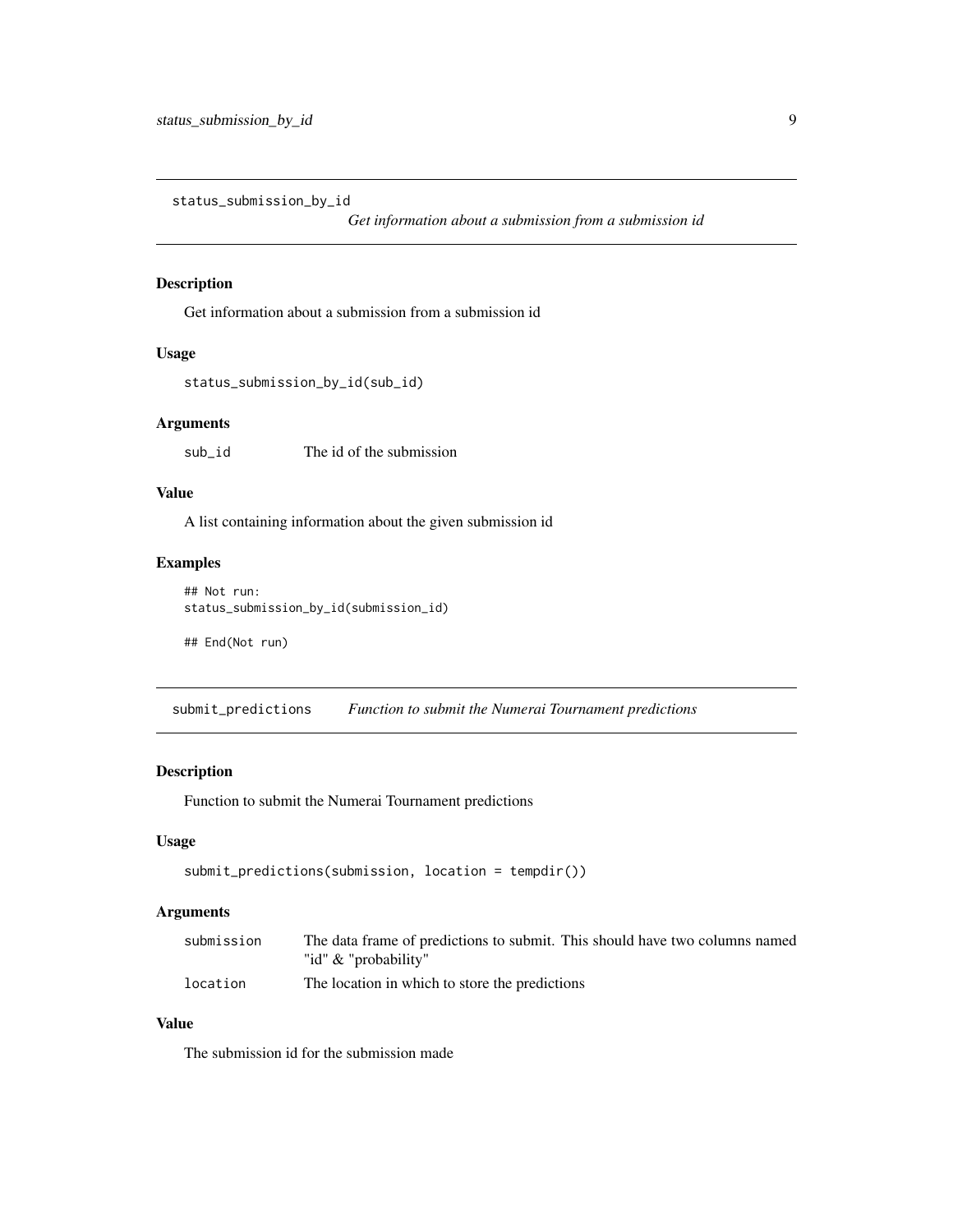#### Examples

```
## Not run:
submission_id <- submit_predictions(submission_data)
```
## End(Not run)

user\_info *Get information about your username*

#### Description

Get information about your username

#### Usage

user\_info()

#### Value

A list containing information about user

#### Examples

```
## Not run:
uinfo <- user_info()
names(uinfo)
uinfo$Latest_Submission
```
<span id="page-9-0"></span>